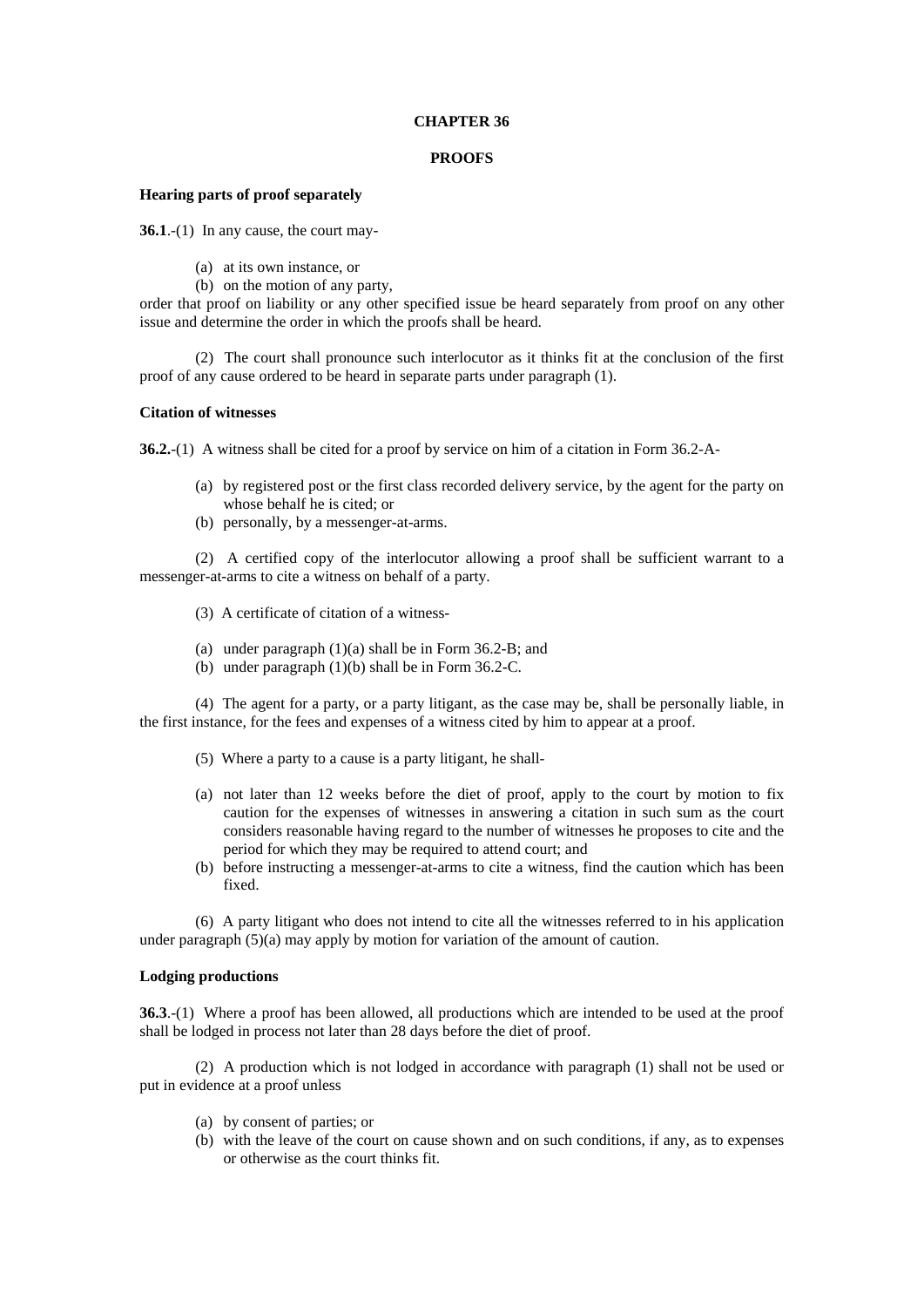# **Copy productions**

**36.4**.-(1) A copy of every documentary production, marked with the appropriate number of process of the principal production, shall be lodged for the use of the court at a proof not later than 48 hours before the diet of proof.

 (2) Each copy production consisting of more than one sheet shall be securely fastened together by the party lodging it.

#### **Returning borrowed documents before proof**

**36.5**. All steps of process and productions which have been borrowed shall be returned to process before 12.30 p.m. on the day preceding the diet of proof.

**36.6.** (Revoked by S.I. 1996 No.2168).

### **Admissions by parties**

**36.7**.-(1) Where a party admits-

- (a) any matter of fact whether averred in the pleadings or not,
- (b) the authenticity of any document, or
- (c) the sufficiency of a copy or extract of such a document as equivalent to the original,

which has not been admitted in the pleadings or in respect of which a notice under rule 28A.1(1) has not been intimated, a minute of admission signed by counsel or other person having a right of audience for the party making such admission, shall be lodged in process.

 (2) An admission made in a minute of admission may be used in evidence at a proof if otherwise admissible in evidence.

 (3) In taxing any account of expenses, the Auditor shall disallow the expenses of any evidence led on matters covered by a minute of admission, unless special cause is shown to him.

### **Lodging of certain written statements**

**36.8.** A party who wishes to have any written statement (including an affidavit) or report, admissible under section 2(1)(b) of the Civil Evidence (Scotland) Act 1988, received in evidence shall lodge the statement or report in process and shall intimate such lodging to the other party or parties.

### **Attendance, and lists, of witnesses**

**36.9**.-(1) It shall be the duty of each party to ensure that his witnesses, if any, are-

- (a) in attendance in the vicinity of the courtroom; and
- (b) available when called to give evidence.

 (2) Each party shall, before his case begins, give to the macer of the court a numbered list of any witnesses of his in the order in which it is proposed to call them.

- (3) No witness at a proof shall, except with leave of the court-
- (a) be present in the courtroom during the proceedings prior to the giving of his evidence; or
- (b) leave the courtroom after giving evidence.

 (4) No party, other than the party citing a witness, shall have access to that witness while he is in attendance at court.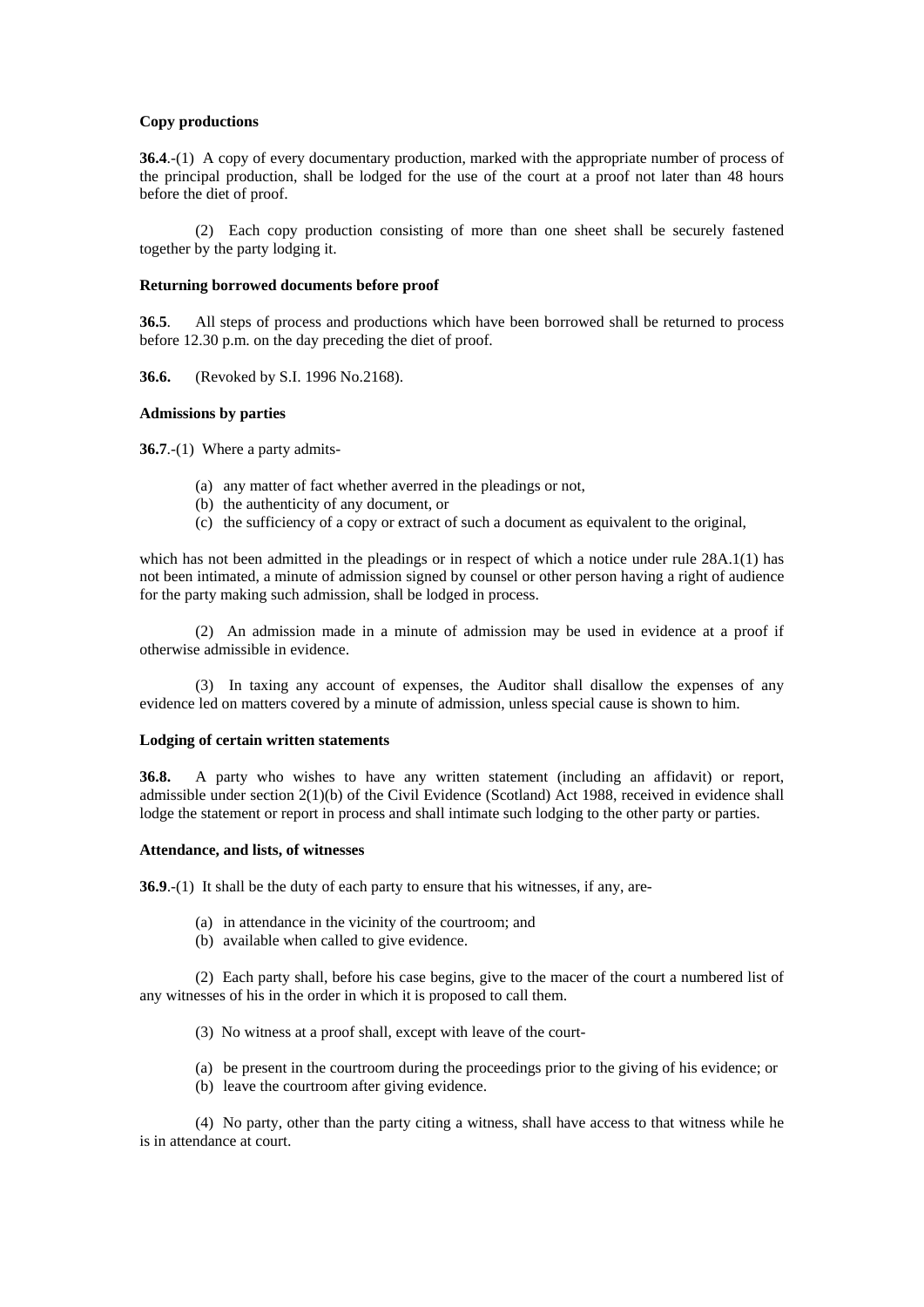#### **Administration of oath or affirmation to witnesses**

**36.10**. The Lord Ordinary shall administer the oath to a witness in Form 36.10-A or, where the witness elects to affirm, the affirmation in Form 36.10-B.

#### **Recording of evidence**

**36.11.**-(1) Subject to any other provision in these Rules, evidence at a proof shall be recorded by-

- (a) a shorthand writer to whom the oath *de fideli adminisratione officii* has been administered on his appointment as a shorthand writer in the Court of Session; or
- (b) tape recording or other mechanical means approved by the Lord President.
- (2) The record of the evidence at a proof shall include-
- (a) any objection taken to a question or to the line of evidence;
- (b) any submission made in relation to such an objection; and
- (c) the ruling of the court in relation to the objection and submission.

 (3) A transcript of the record of the evidence shall be made only on the direction of the court; and the cost shall, in the first instance, be borne-

- (a) in an undefended cause, by the agent for the pursuer; and
- (b) in a defended cause, by the agents for the parties in equal proportions.

 (4) The transcript of the record of the evidence provided for the use of the court shall be certified as a faithful record of the evidence by-

- (a) the shorthand writer or shorthand writers, if more than one, who recorded the evidence; or
- (b) where the evidence was recorded by tape recording or other mechanical means, the person who transcribed the record.

 (5) The court may make such alterations to the transcript of the record of the evidence as appear to it to be necessary after hearing the parties; and, where such alterations are made, the Lord Ordinary shall authenticate the alterations.

 (6) Where a transcript of the record of the evidence has been made for the use of the court, copies of it may be obtained by any party from the shorthand writer on payment of his fee.

 (7) Except with leave of the court, the transcript of the record of the evidence may be borrowed from process only for the purpose of enabling a party to consider whether to reclaim against the interlocutor of the court on the proof.

 (8) Where a transcript of the record of the evidence is required for the purpose of a reclaiming motion but has not been directed to be transcribed under paragraph (3), the reclaimer-

- (a) may request such a transcript from the shorthand writer, or as the case may be, the cost of the transcript being borne by the agent for the reclaimer in the first instance; and
- (b) shall lodge the transcript in process;

and copies of it may be obtained by any party from the shorthand writer, or as the case may be, on payment of his fee.

# **Finality of decision on sufficiency of stamp**

**36.12.** The decision of the Lord Ordinary that a document adduced in evidence is sufficiently stamped, or does not require to be stamped, shall be final and not subject to review.